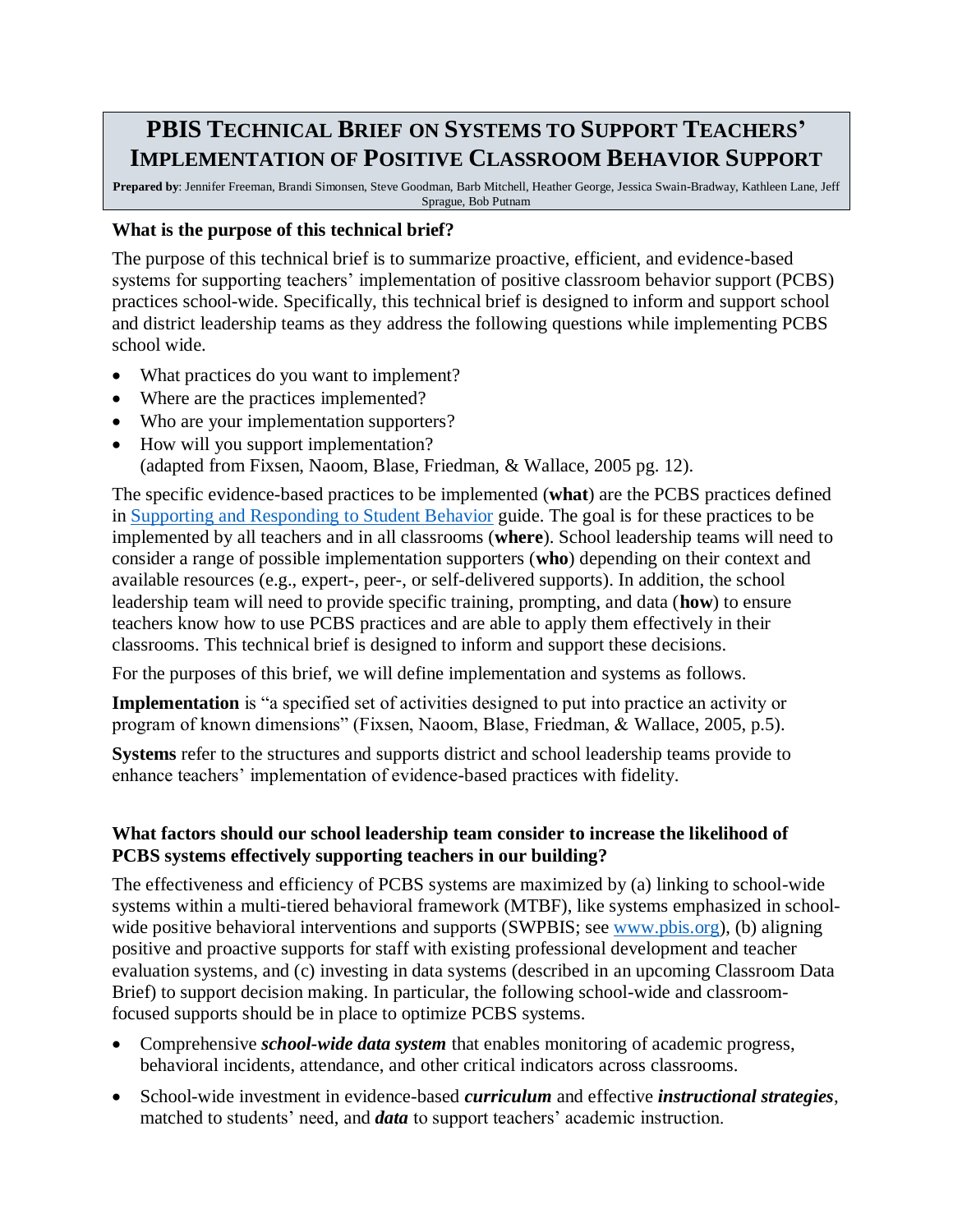- School leadership's expectation that classroom practices (e.g., teaching expectations, acknowledging and responding to behavior) are *linked* to and *aligned* with school-wide Multi-Tiered Behavior Framework (MTBF).
- Effective staff climate and culture is established through use of *positive and proactive communication* and *staff recognition*.

## **How should our team use this guide to support the implementation of PCBS?**

The brief does not provide comprehensive coverage of all systems to support teachers' implementation of PCBS, nor is it prescriptive. Instead, school and district leadership teams should (a) select and implement systems based on data documenting specific needs within their district and schools and (b) coordinate implementation within a positive, preventive, and schoolwide MTBF to enhance outcomes.

### **How can our team use this guide to support systems at the district level?**

Systems at the district level mirror those at the school level. For additional information about installing systems at the district level please see the [PBIS Implementation Blueprint.](http://www.pbis.org/blueprint/implementation-blueprint) In addition to the strategies described in this brief, district leadership teams should also consider the following guiding questions:

- Has your district communicated a clear *priority* for supporting teachers' PCBS implementation?
- Has your district provided access to *resources* (e.g., time for professional development [PD], investing in building classroom expertise)?

This technical brief facilitates implementation of PCBS systems by describing (a) [foundational](#page-3-0)  [school-wide systems;](#page-3-0) (b) explicit training, coaching, [and performance feedback](#page-4-0) strategies; (c) examples of <u>data collection tools</u>; and (d) [strategies to intensify support](#page-10-0) for staff; and, (d) a [scenario](#page-12-0) that illustrates school level approaches for investing in systems to support teachers' implementation PCBS.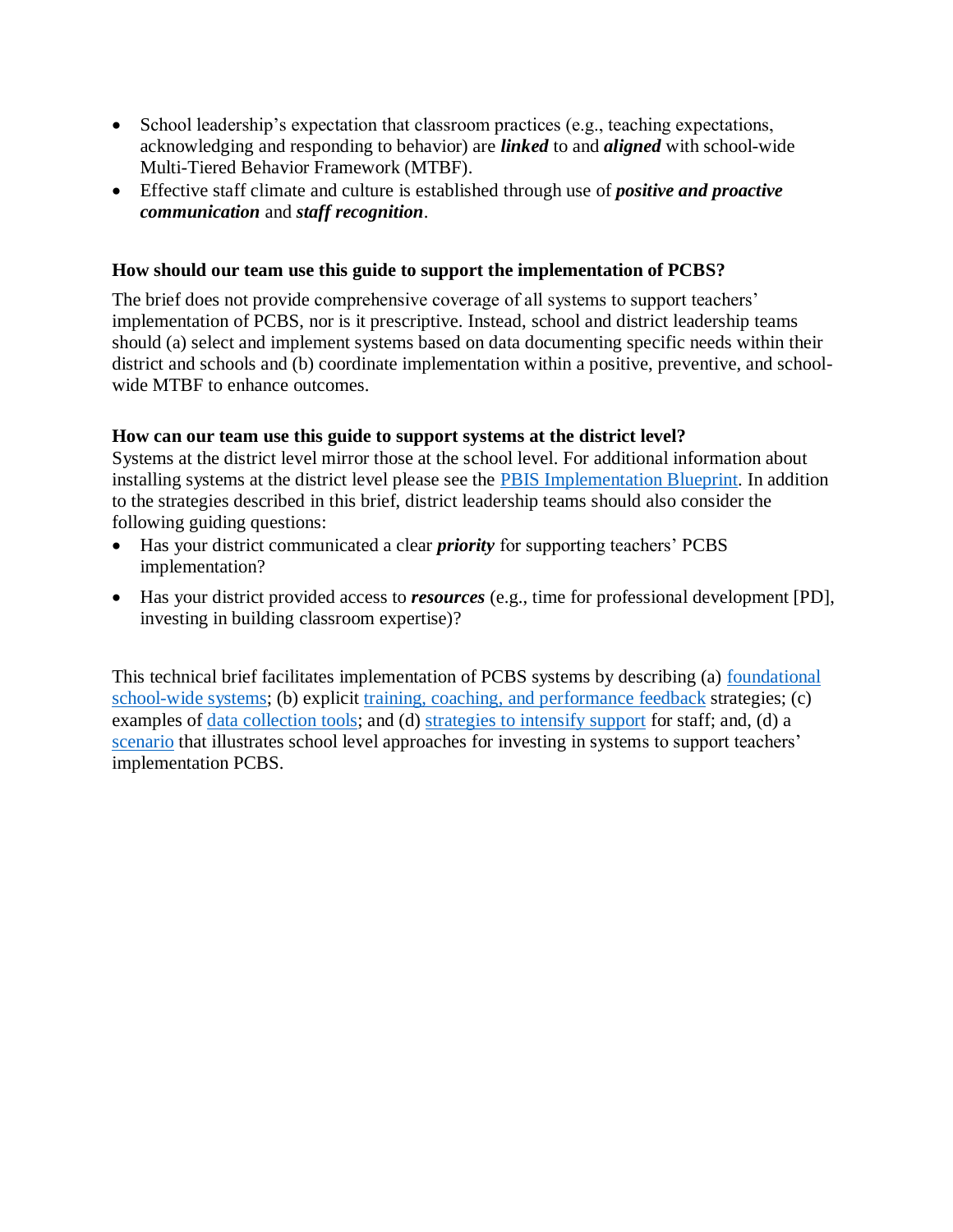# **Guiding Questions for Systems to Support PCBS Implementation**

 1. Are foundational school-wide systems in place for all staff to enable successful implementation of PCBS?



*If yes, proceed to question 2. If no, review content in [Table 1](#page-3-0) related arranging the school environment for success.*



Clear **expectations** and explicit **training** about practices that should be implemented by all staff.



*If yes, proceed to question 3. If no, review content i[n Table 2](#page-4-0) related to effective professional development, coaching, and performance feedback before proceeding to question 3. If unsure, collect data on implementation (se[e Table 3](#page-9-0) for examples of data collection tools and uses).*

# 3. Do data indicate that staff members are implementing PCBS effectively?

*See upcoming Classroom Data Brief for more information on using data to guide decision making.*

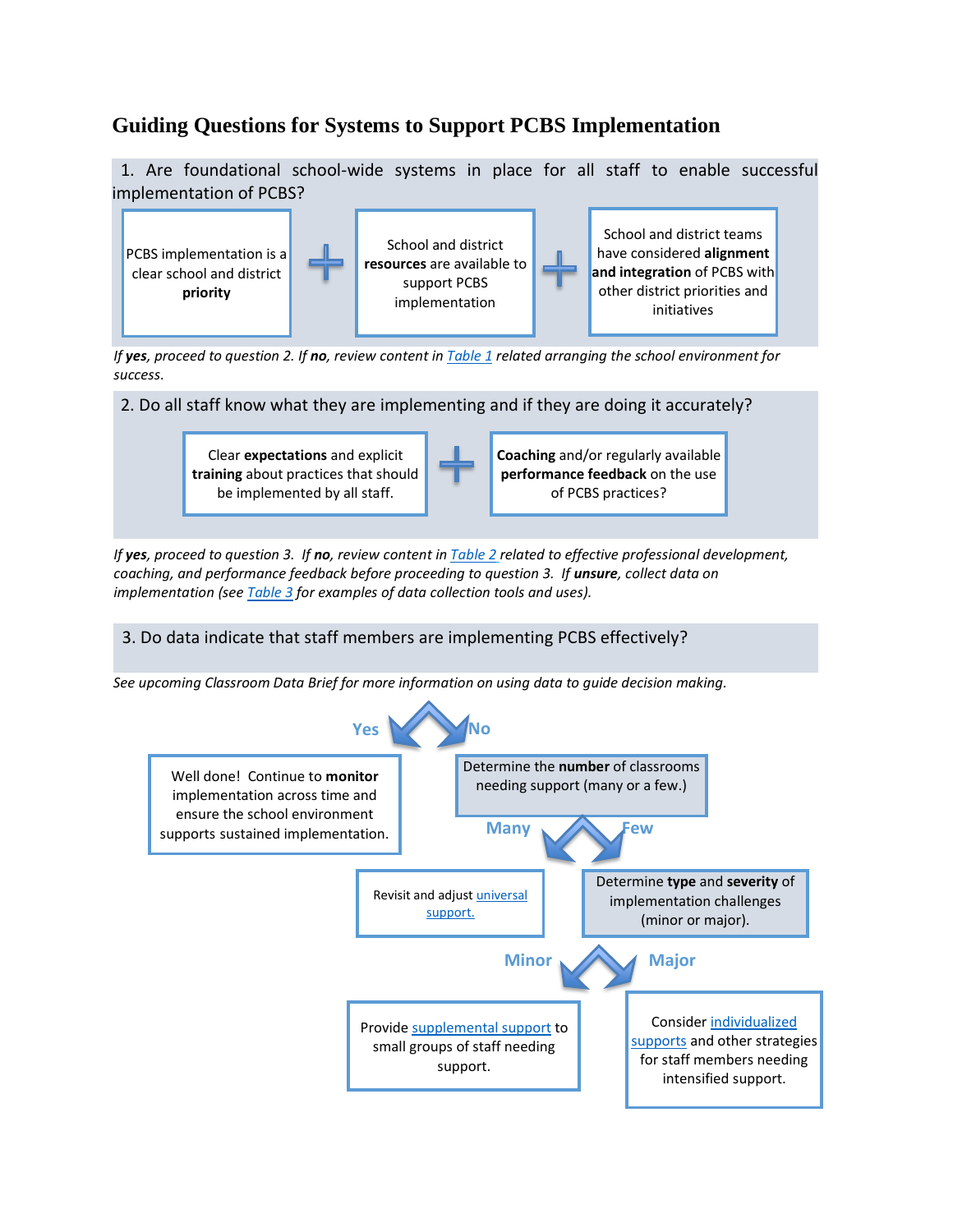<span id="page-3-0"></span>

| TABLE 1.                                                                                            |                                                                                                                                                                                                                                                                                                                                                                                                                                                                                                                                                                                                                                                                                                                                                                                                                                                                |                                                                                                                                                                                                                                                                                                                                                                                                                                                                                                    |                                                                                                                                                                                                                                                                                                                                                                                                                                                                                                              |  |  |  |  |
|-----------------------------------------------------------------------------------------------------|----------------------------------------------------------------------------------------------------------------------------------------------------------------------------------------------------------------------------------------------------------------------------------------------------------------------------------------------------------------------------------------------------------------------------------------------------------------------------------------------------------------------------------------------------------------------------------------------------------------------------------------------------------------------------------------------------------------------------------------------------------------------------------------------------------------------------------------------------------------|----------------------------------------------------------------------------------------------------------------------------------------------------------------------------------------------------------------------------------------------------------------------------------------------------------------------------------------------------------------------------------------------------------------------------------------------------------------------------------------------------|--------------------------------------------------------------------------------------------------------------------------------------------------------------------------------------------------------------------------------------------------------------------------------------------------------------------------------------------------------------------------------------------------------------------------------------------------------------------------------------------------------------|--|--|--|--|
| FOUNDATIONAL SCHOOL-WIDE SYSTEMS                                                                    |                                                                                                                                                                                                                                                                                                                                                                                                                                                                                                                                                                                                                                                                                                                                                                                                                                                                |                                                                                                                                                                                                                                                                                                                                                                                                                                                                                                    |                                                                                                                                                                                                                                                                                                                                                                                                                                                                                                              |  |  |  |  |
| <b>System Feature</b><br><b>Description</b><br>What are the critical<br>features?                   | <b>Examples of PCBS Features</b><br>How can I implement this feature in my<br>school?                                                                                                                                                                                                                                                                                                                                                                                                                                                                                                                                                                                                                                                                                                                                                                          | <b>Non-examples of PCBS Features</b><br>What should I avoid when I'm<br>implementing this feature?                                                                                                                                                                                                                                                                                                                                                                                                 | <b>Empirical Support and Resources</b><br>What evidence supports this feature and<br>where can I find additional resources?                                                                                                                                                                                                                                                                                                                                                                                  |  |  |  |  |
| <b>PCBS</b><br>$\bullet$<br>implementation is<br>a clear school and<br>district priority            | District and school administrators<br>$\bullet$<br>have communicated a clear priority<br>for PCBS implementation.                                                                                                                                                                                                                                                                                                                                                                                                                                                                                                                                                                                                                                                                                                                                              | No practices are prioritized for<br>$\bullet$<br>implementation, identified strategies<br>lack evidence of effectiveness, and/or<br>priority practices are not effectively<br>disseminated among all staff.                                                                                                                                                                                                                                                                                        | PCBS is an important priority:<br>Students benefit when teachers<br>$\bullet$<br>implement evidence-based classroom<br>management practices.1<br>Ineffective instruction and classroom<br>$\bullet$                                                                                                                                                                                                                                                                                                          |  |  |  |  |
| School and<br>$\bullet$<br>district resources<br>are available to<br>support PCBS<br>implementation | Staff have time dedicated to support<br>$\bullet$<br>PCBS implementation.<br>A portion of full faculty meetings,<br>$\bullet$<br>grade level team meetings,<br>professional learning community,<br>and/or department meeting time is<br>designated for discussion of and<br>problem solving around PCBS.<br>Instructional coaches and/or building<br>$\bullet$<br>leaders are aware of and promote use<br>of PCBS along with academic<br>instructional practices.<br>Implementation fidelity and outcome<br>$\bullet$<br>data (e.g., increased instructional<br>time, fewer disruptions, improved<br>achievement data) are regularly<br>shared with staff and time is<br>dedicated for problem solving around<br>available information.<br>Improved implementation is<br>$\bullet$<br>regularly recognized by building<br>leaders (e.g., administration and/or | Time is not designated or protected for<br>$\bullet$<br>data-based conversations about PCBS.<br>Instructional coaches are only<br>$\bullet$<br>available for and/or provide feedback<br>about academic instructional<br>strategies.<br>Data about implementation of PCBS<br>$\bullet$<br>is unavailable, not regularly shared<br>with staff or is not used in a problem-<br>solving fashion.<br>Staff recognition is not available to<br>$\bullet$<br>support effective implementation of<br>PCBS. | management contributes to low<br>student achievement and increased<br>referrals to special education.2<br>Limited skills in classroom<br>$\bullet$<br>management are primary predictors of<br>teacher stress, burnout, and attrition.3<br><b>Alignment and Integration Resources:</b><br><b>PBIS</b> Implementation Blueprint<br>$\bullet$<br><b>Technical Guide for Alignment</b><br>٠<br><b>Integrated Systems Framework</b><br>$\bullet$<br>Monograph<br><b>District Capacity Assessment</b><br>$\bullet$ |  |  |  |  |

<sup>1</sup> Simonsen, Fairbanks, Briesch, Myers, & Sugai, 2008

<sup>2</sup> Donovan & Cross, 2002; Harrell, Leavell, van Tassel, & McKee, 2004; Oliver & Reschly, 2007

<sup>3</sup> Berliner, 1986; Brouwers & Tomic, 2000; Espin & Yell, 1994; Harrell et al., 2004; Ingersoll & Smith, 2003; Zabel & Zabel, 2002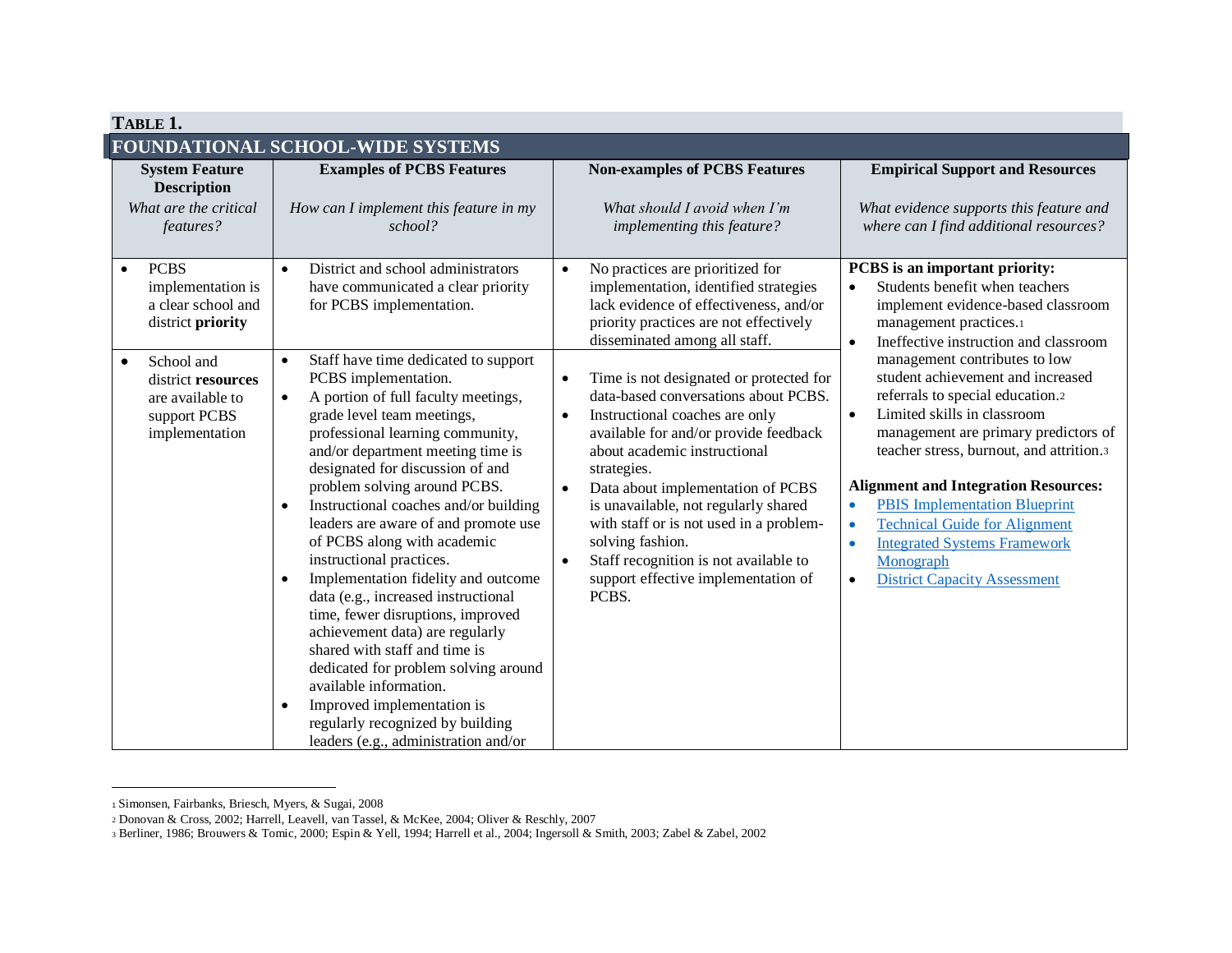<span id="page-4-0"></span>

|                                                                                                                                                                         | leadership team) with individual<br>teachers and/or with full staff.<br>Budget allocations have been<br>identified to support PCBS<br>implementation at school and/or<br>district levels.                                                                                                                                                               |                                                                                                                                                                                                                                                                                                                                                               |
|-------------------------------------------------------------------------------------------------------------------------------------------------------------------------|---------------------------------------------------------------------------------------------------------------------------------------------------------------------------------------------------------------------------------------------------------------------------------------------------------------------------------------------------------|---------------------------------------------------------------------------------------------------------------------------------------------------------------------------------------------------------------------------------------------------------------------------------------------------------------------------------------------------------------|
| School and<br>$\bullet$<br>district teams<br>have considered<br>alignment and<br>integration of<br>PCBS with other<br>district priorities,<br>needs, and<br>initiatives | Implementation of PCBS is<br>connected to a clear need in the<br>building.<br>Implementation of PCBS is<br>connected to academic instructional<br>practices.<br>PCBS strategies are adapted to<br>ensure classroom contextual fit (e.g.,<br>values, philosophy, pedagogy of<br>local educators, developmental age<br>and learning history of students). | Data demonstrating need for PCBS is<br>not regularly shared with staff.<br>Academic instructional strategies are<br>taught in isolation rather than<br>promoted as intertwined with behavior<br>support practices.<br>Providing training on technical<br>components of practices without<br>connecting to "why" this is important<br>to values of the school. |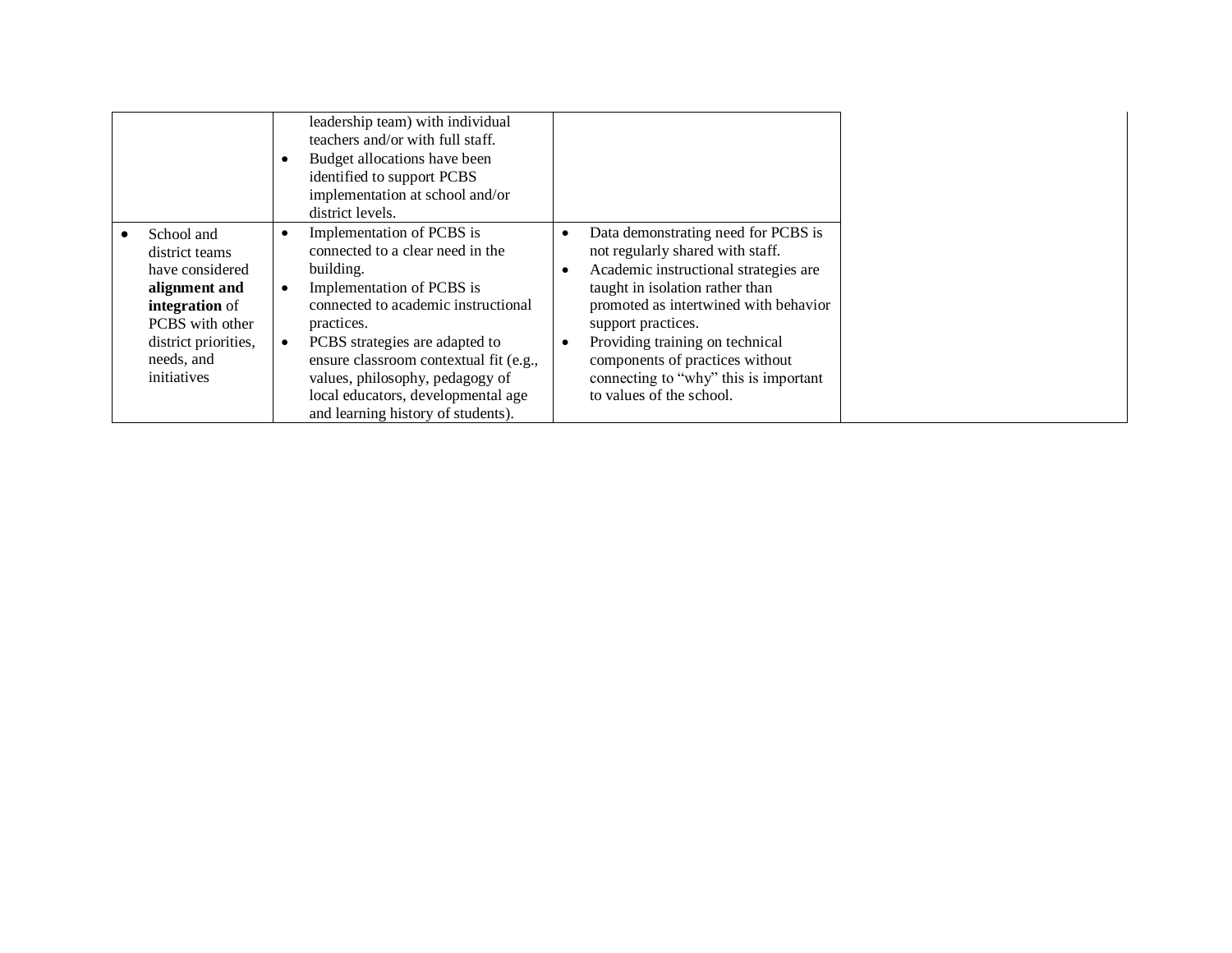| TABLE 2.                                                                                  |                                                                                                                                                                                                                                                                                                                                                                                                     |                                                                                                                                                                                                        |                                                                                                                                                                                                                                                                                                                                                                                                                                                                                                                                                                                                                                                                                                                                                                                                                                                                                    |  |  |  |
|-------------------------------------------------------------------------------------------|-----------------------------------------------------------------------------------------------------------------------------------------------------------------------------------------------------------------------------------------------------------------------------------------------------------------------------------------------------------------------------------------------------|--------------------------------------------------------------------------------------------------------------------------------------------------------------------------------------------------------|------------------------------------------------------------------------------------------------------------------------------------------------------------------------------------------------------------------------------------------------------------------------------------------------------------------------------------------------------------------------------------------------------------------------------------------------------------------------------------------------------------------------------------------------------------------------------------------------------------------------------------------------------------------------------------------------------------------------------------------------------------------------------------------------------------------------------------------------------------------------------------|--|--|--|
| EXPLICIT PROFESSIONAL DEVELOPMENT, COACHING AND PERFORMANCE FEEDBACK STRATEGIES           |                                                                                                                                                                                                                                                                                                                                                                                                     |                                                                                                                                                                                                        |                                                                                                                                                                                                                                                                                                                                                                                                                                                                                                                                                                                                                                                                                                                                                                                                                                                                                    |  |  |  |
| <b>System Feature</b><br><b>Description</b><br>What are the critical<br>systems features? | <b>Examples of PCBS Features</b><br>How can I implement this feature in my<br>school?                                                                                                                                                                                                                                                                                                               | <b>Non-examples of PCBS Features</b><br>What should I avoid when I'm<br>implementing this feature?                                                                                                     | <b>Empirical Support and Resources</b><br>What evidence supports this feature and<br>where can I find additional resources?                                                                                                                                                                                                                                                                                                                                                                                                                                                                                                                                                                                                                                                                                                                                                        |  |  |  |
| <b>Explicit</b><br><b>Professional</b><br>Development (PD)                                | Includes clearly communicated<br>measurable outcomes selected<br>intentionally based on data and school<br>need.<br>Clearly defines critical features of<br>$\bullet$<br>targeted practices and provides a<br>rationale for each.<br>Provides opportunities to practice and<br>$\bullet$<br>apply PCBS skills.<br>Components of explicit PD are<br>$\bullet$<br>described further in next two rows. | PD consists of theory and discussion<br>$\bullet$<br>alone.<br>PD assumes educators will discover<br>$\bullet$<br>new practices on their own.                                                          | <b>Empirical Support:</b><br>Researchers suggest the following aspects<br>of PD are likely to lead to implementation.4<br>Teachers should play an active role in<br>$\bullet$<br>PD and not be "passive recipients."<br>PD should be a sustained effort that<br>$\bullet$<br>consistently and strategically builds<br>toward an established goal.<br>Effective PD is job-embedded, with<br>$\bullet$<br>multiple methods of engaging (e.g., on-<br>demand resources, presentations,<br>practice guides).<br>PD should include integrated<br>$\bullet$<br>opportunities for ongoing support and<br>peer collaboration.<br>PD is more effective if it involves<br>$\bullet$<br>recurring opportunities for self-<br>assessment of the targeted practice<br>against a set of standards.<br><b>Resources:</b><br><b>PBIS Professional Development</b><br>$\bullet$<br><b>Blueprint</b> |  |  |  |
| PD sessions<br>$\bullet$<br>consistently<br>include model,<br>lead & test<br>components   | The school coach provides an overview<br>$\bullet$<br>of specific PCBS skills and a rationale<br>for their use. Educators create a plan<br>for using targeted skills in their<br>classrooms and practice skills together.                                                                                                                                                                           | Educators attend a full day training in<br>$\bullet$<br>classroom practices. Practices are<br>described theoretically and educators<br>are not given opportunities to practice<br>or receive feedback. | Training material examples that include<br>critical features of explicit training<br>Mid-Atlantic classroom training<br>$\bullet$<br>materials and implementation<br>snapshots                                                                                                                                                                                                                                                                                                                                                                                                                                                                                                                                                                                                                                                                                                     |  |  |  |

<sup>4</sup> Borgmeier, Loman, & Hara, 2016; Curry & Killion, 2009; Darling-Hammond et al., 2009; Desimone, Porter, Garet, Yoon, & Birman, 2002; Goddard, Goddard, & Tschannen-Moran, 2007; Graham, 2007; Trivette, Dunst, Hamby & O'Herin, 2009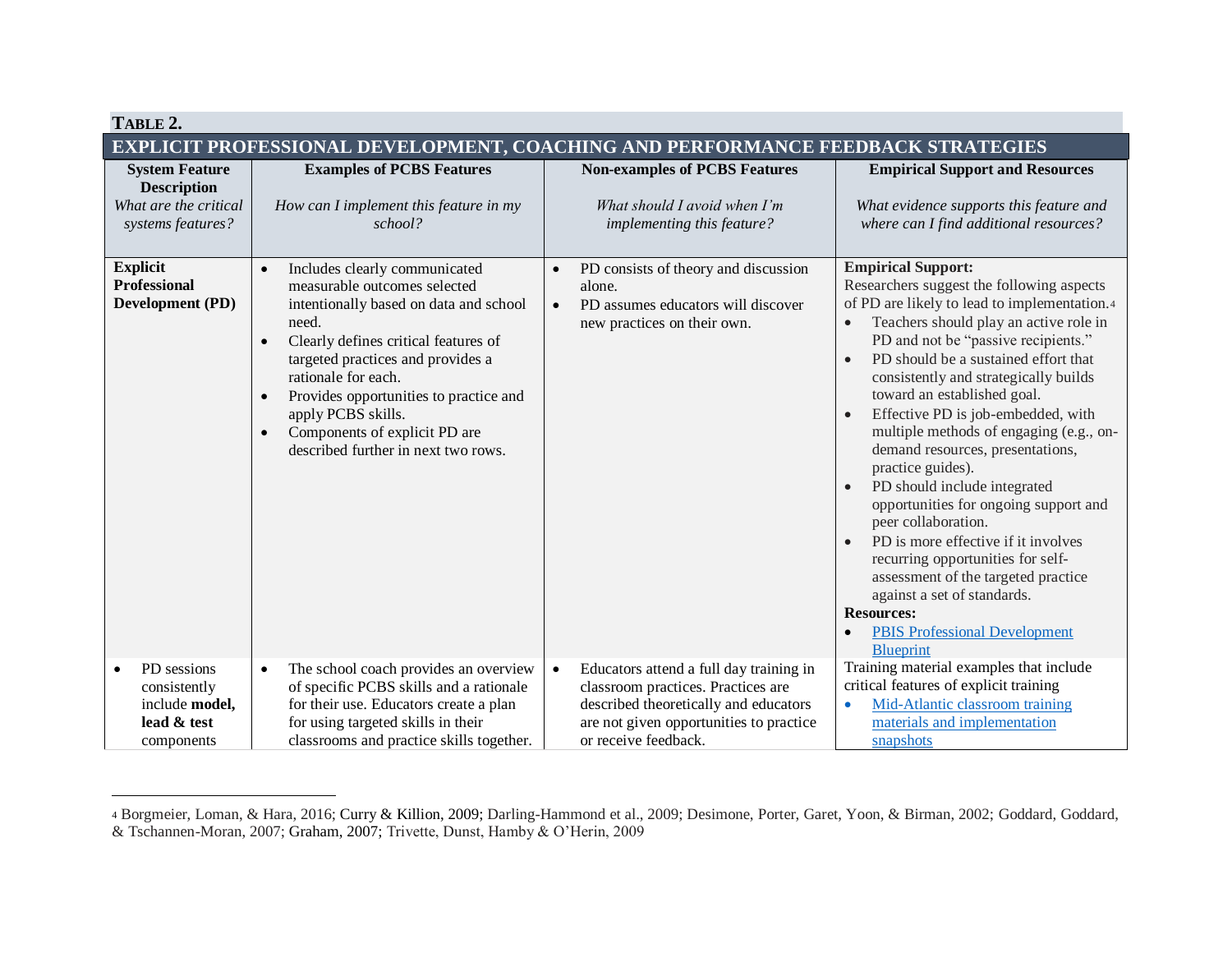| PD is targeted,<br>on-going, job-<br>embedded,<br>connected with<br>identified<br>practices, and<br>systemic<br>supports | The coach and other educators provide<br>feedback.<br>School leadership team regularly<br>provides brief 10-15 min PD on<br>targeted strategy as a part of a faculty<br>meeting. Targeted strategy is directly<br>linked to school need using data.<br>Leadership teams plan for follow up<br>supports to improve implementation in<br>each classroom.<br>Professional development sessions are<br>$\bullet$<br>delivered and followed up on in a<br>variety of instructional contexts<br>including, full staff/whole group, grade<br>level teams, Professional Learning<br>Communities, on-demand resources<br>(e.g., voice over power points;<br>webinars), book studies, or<br>content/department areas. | PD includes only a series of short-term,<br>unrelated workshops that fail to<br>address the specific needs of the<br>classrooms in the school and provide<br>no follow up or implementation<br>guidance.<br>One or more PD workshops are offered<br>$\bullet$<br>on a relevant topic but with no follow<br>up support. | <b>Missouri Classroom practices</b><br>$\bullet$<br>instructional videos<br>Louisville classroom practices videos<br>$\bullet$<br>Missouri checklist for High Quality<br>$\bullet$<br><b>Professional Development</b>                                                                                                                                                                                                                                                                                   |
|--------------------------------------------------------------------------------------------------------------------------|-------------------------------------------------------------------------------------------------------------------------------------------------------------------------------------------------------------------------------------------------------------------------------------------------------------------------------------------------------------------------------------------------------------------------------------------------------------------------------------------------------------------------------------------------------------------------------------------------------------------------------------------------------------------------------------------------------------|------------------------------------------------------------------------------------------------------------------------------------------------------------------------------------------------------------------------------------------------------------------------------------------------------------------------|---------------------------------------------------------------------------------------------------------------------------------------------------------------------------------------------------------------------------------------------------------------------------------------------------------------------------------------------------------------------------------------------------------------------------------------------------------------------------------------------------------|
| <b>Coaching and</b><br><b>Performance</b><br>feedback                                                                    | Provides prompts and reminders to<br>$\bullet$<br>educators related to targeted strategy<br>implementation.<br>Provides supportive data-based<br>$\bullet$<br>feedback and suggestions for<br>improving implementation.<br>Supports may be delivered by internal<br>$\bullet$<br>or external coach, mentor, peer, or self<br>(as described in next three rows).                                                                                                                                                                                                                                                                                                                                             | Data used in an evaluative or punitive<br>fashion.<br>Feedback provided to educators is too<br>delayed or not clear in pointing out<br>desired performance regarding the<br>practices.                                                                                                                                 | <b>Empirical Support:</b><br>Research supports the importance of<br>coaching and performance feedback.<br>One time PD events are insufficient for<br>improving implementation of<br>classroom practices.5<br>Training followed by on-going<br>$\bullet$<br>coaching and performance feedback<br>leads to improved implementation.6<br><b>Resources:</b><br><b>NIRN Coaching Service Delivery Plan</b><br>$\bullet$<br><b>Wisconsin Coaching materials</b><br>$\bullet$<br><b>NEPBIS Coaching Manual</b> |

<sup>5</sup> Fixsen et al., 2005; Joyce & Showers, 2002; Oliver & Reschly, 2007; Smeele et al., 1999; Stokes & Baer, 1977; Sugai & Horner, 2006

<sup>6</sup> Abbott et al., 1998; Jeffrey, McCurdy, Ewing, & Polis, 2009; Noell, Witt, Gilbertson, Rainer, & Freeman, 1997; Simonsen, Myers, & DeLuca, 2010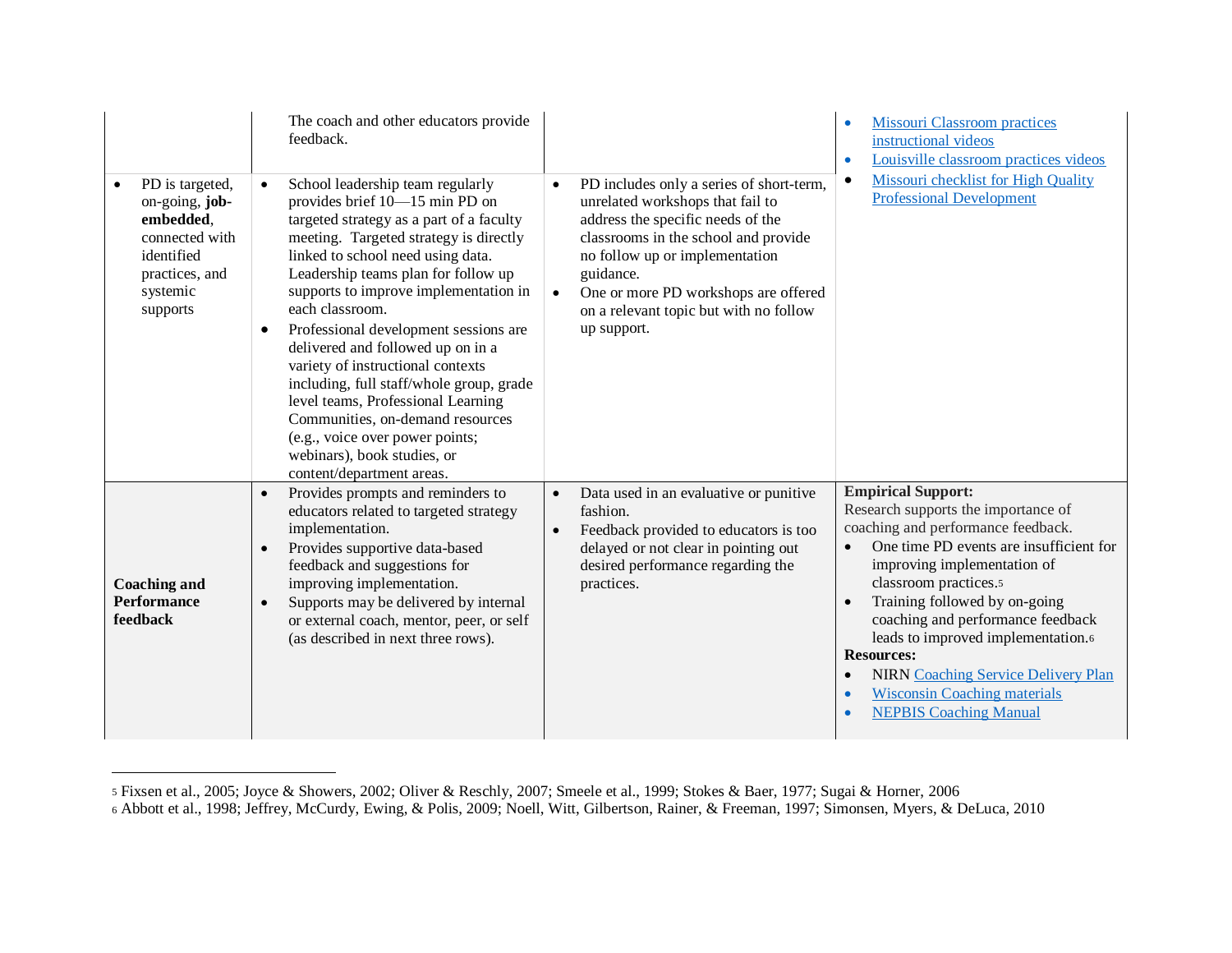| <b>Internal or</b><br>external coach<br>or mentor | School or district behavior coach sends<br>regular reminders to staff of the critical<br>features of PCBS strategies, conducts<br>walk through observations of<br>educators, and provides specific and<br>supportive feedback.<br>Mentors assigned to support educators<br>$\bullet$<br>provide reminders of the critical<br>features of PCBS strategies, collect<br>data on the use of each skill, and | Mentoring or coaching conversations<br>are not focused on specific PCBS<br>strategies or guided by data.<br>Data are not kept confidential but are<br>$\bullet$<br>shared with peers or administrators or<br>used for evaluative purposes. | <b>Empirical support:</b><br>Coaching improves the impact and<br>$\bullet$<br>sustainability of overall school reform<br>efforts.7<br>Coaching improves individual<br>$\bullet$<br>implementation of evidence-based<br>practices.8<br><b>Resources:</b><br><b>Mid-Atlantic Classroom Coaching</b><br>Guide |
|---------------------------------------------------|---------------------------------------------------------------------------------------------------------------------------------------------------------------------------------------------------------------------------------------------------------------------------------------------------------------------------------------------------------------------------------------------------------|--------------------------------------------------------------------------------------------------------------------------------------------------------------------------------------------------------------------------------------------|------------------------------------------------------------------------------------------------------------------------------------------------------------------------------------------------------------------------------------------------------------------------------------------------------------|
| Peer                                              | provide supportive data-based<br>feedback.<br>Professional Learning Communities<br>$\bullet$<br>established within grade level or<br>department teams focus on strategies<br>targeted for improvement; team<br>members review critical features of<br>targeted practice and provides                                                                                                                    | Lack of structure for meetings (e.g.,<br>$\bullet$<br>not using data to select targeted skills<br>or guide conversations); lack of trust<br>among members; focus becomes<br>student-specific rather than educator<br>skills focused.       | Florida PBIS Resources: Classroom<br>$\bullet$<br><b>Coaching Guide</b><br><b>Empirical Support:</b><br>Structured peer support results in<br>$\bullet$<br>increases in teachers' use of evidence-<br>based classroom practices9<br><b>Resources:</b>                                                      |
|                                                   | feedback and implementation support<br>to each other.<br>Pairs of educators work together<br>$\bullet$<br>reminding one another of the critical<br>features of each skill, provide practice<br>opportunities, and observational<br>feedback.<br>Educators commit to being a dedicated<br>$\bullet$<br>coach for at least one strategy and a                                                             |                                                                                                                                                                                                                                            | Showers, B. & Joyce, B. (1991). The<br>$\bullet$<br>Evolution of Peer Coaching.<br>Educational Leadership. 53, 12-16.<br>Robbins, P. (1991) How to Plan and<br>$\bullet$<br>Implement a Peer Coaching Program.<br>Association for Supervision and<br>Curriculum Development (ASCD)                         |
| <b>Self</b>                                       | dedicated learner of a new strategy.<br>Educators are provided with explicit<br>$\bullet$<br>instruction in one or more specific<br>classroom management strategies.<br>Educators set a goal for improvement<br>and are provided with a tool for data                                                                                                                                                   | Asking educators to self-manage<br>$\bullet$<br>without clearly understanding the<br>targeted strategy or data collection<br>component.                                                                                                    | <b>Empirical Support:</b><br>Teachers implementing self-<br>management effectively increase their<br>use of evidence-based classroom<br>practices.10                                                                                                                                                       |

<sup>7</sup> Adelman & Taylor, 2007; Annenberg Institute for School Reform, 2004; Bill & Melinda Gates Foundation, 2005

<sup>8</sup> Fixsen et al., 2005; Joyce & Showers, 2002; Lewis & Newcomer, 2002

<sup>9</sup> Borgmeier & Loman, 2016

<sup>10</sup> Allinder, Bolling, Oats, and Gagnon, 2000; Browder, Liberty, Heller, and D'Huyvetters, 1986; Keller, Brady, & Taylor, 2005; Sutherland & Wehby, 2001; Workman, Watson, & Helton, 1982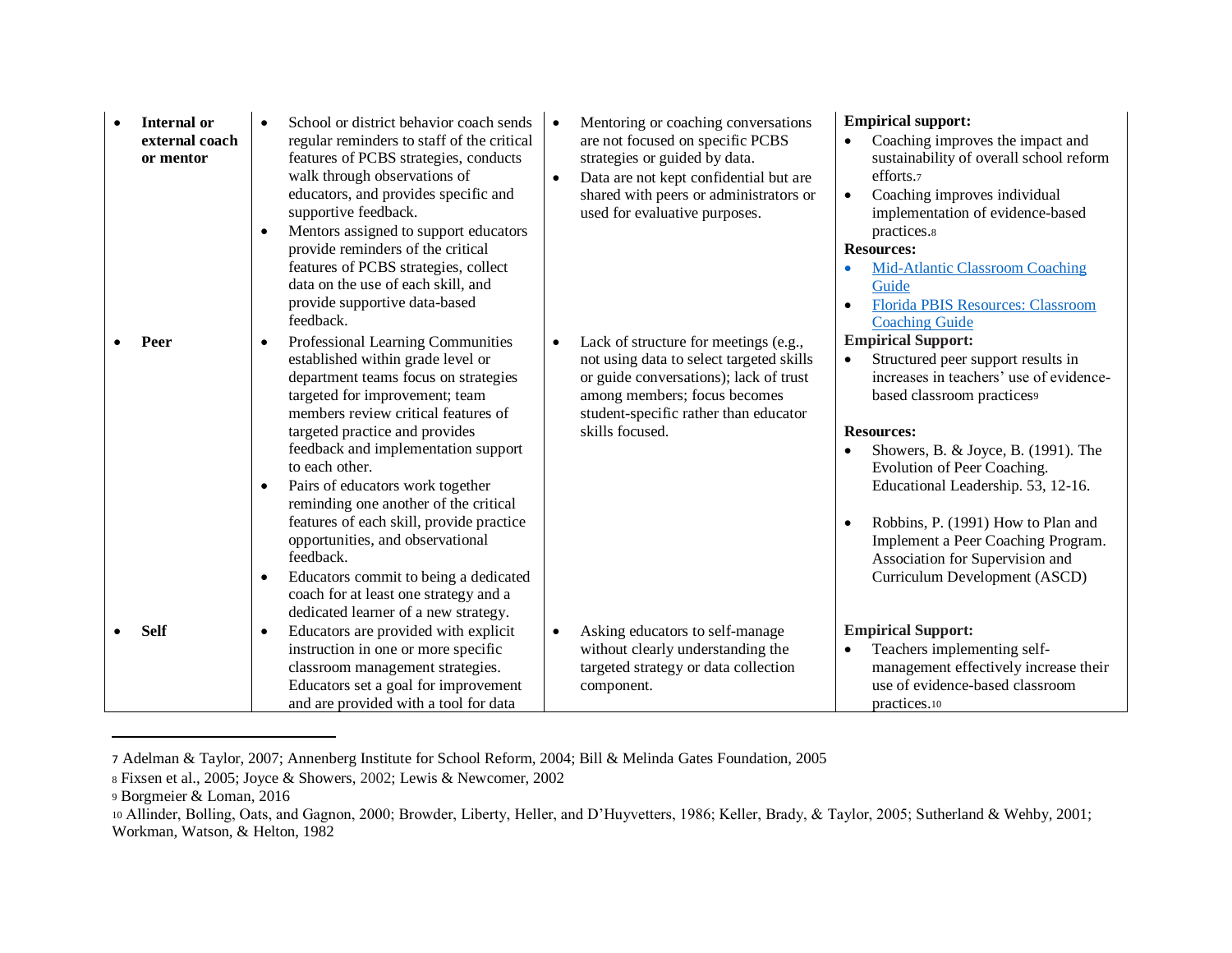| collection and evaluation. Educators<br>self-reinforce when they meet their | <b>Resources:</b>                |
|-----------------------------------------------------------------------------|----------------------------------|
| goal.                                                                       | NEPBIS self-monitoring training  |
|                                                                             | scripts and resources            |
|                                                                             | http://neswpbs.org/?q=classrooms |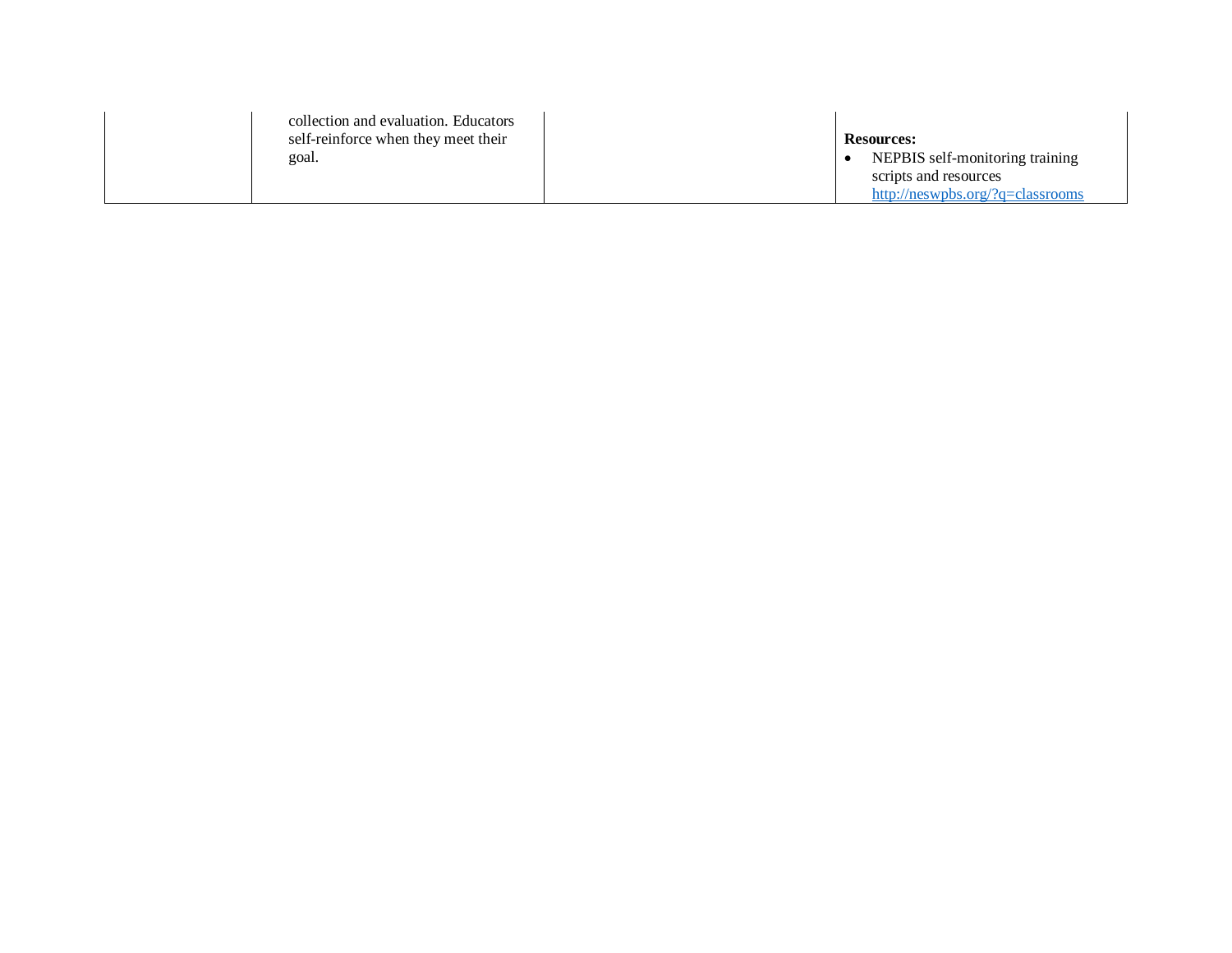<span id="page-9-0"></span>

| TABLE 3.                                                                                   |                                                                                                                                                                                           |                                                                                                                                                   |                                                                                                                                                                                 |  |  |  |  |
|--------------------------------------------------------------------------------------------|-------------------------------------------------------------------------------------------------------------------------------------------------------------------------------------------|---------------------------------------------------------------------------------------------------------------------------------------------------|---------------------------------------------------------------------------------------------------------------------------------------------------------------------------------|--|--|--|--|
|                                                                                            | <b>TOOLS FOR DATA COLLECTION</b>                                                                                                                                                          |                                                                                                                                                   |                                                                                                                                                                                 |  |  |  |  |
| <b>Data Collection Strategy</b>                                                            | <b>Conditions and Examples</b>                                                                                                                                                            | <b>Non Examples of Use</b>                                                                                                                        | <b>Tools and Resources for Data</b><br><b>Collection Method</b>                                                                                                                 |  |  |  |  |
| What key strategies can I use to<br>collect data on teacher PCBS<br><i>implementation?</i> | Under what conditions will this<br>strategy be appropriate?                                                                                                                               | Under what conditions will this<br>strategy be inappropriate?                                                                                     | What are some sample tools?                                                                                                                                                     |  |  |  |  |
| <b>Self-Assessment Checklists</b>                                                          | Staff have received training on<br>$\bullet$<br>and can identify examples of<br>each measured skill.                                                                                      | Staff are unable to recognize or<br>$\bullet$<br>describe PCBS practices.<br>Staff have not been trained in<br>$\bullet$<br>use of the checklist. | Classroom management self-<br>$\bullet$<br>assessment<br><b>MO SW-PBS Teacher Self-</b><br>$\bullet$<br><b>Assessment of the Effective</b><br><b>Classroom Practices (2016)</b> |  |  |  |  |
| <b>Observer Checklists</b>                                                                 | Prepare staff for visit; ensure<br>$\bullet$<br>opportunities for shared<br>reflection and problem solving.                                                                               | Observations are used for<br>$\bullet$<br>evaluation purposes or data is<br>not shared back with staff.                                           | <b>MO SW-PBS Teacher Self-</b><br>$\bullet$<br><b>Assessment of Effective</b><br><b>Classroom Practices</b><br><b>Wisconsin Walk through tools</b>                              |  |  |  |  |
| <b>Tools for Measuring Discrete Skills</b><br>or Strategies                                | Staff have received training on<br>$\bullet$<br>and can identify examples of<br>each measured skill.<br>Staff have set specific goals for<br>$\bullet$<br>improvement of targeted skills. | Data needed for decision making<br>$\bullet$<br>requires information on more<br>than one or two discrete skills.                                  | Self-management training scripts<br>and tools<br>Data-collection applications<br><b>SCOA</b><br>O                                                                               |  |  |  |  |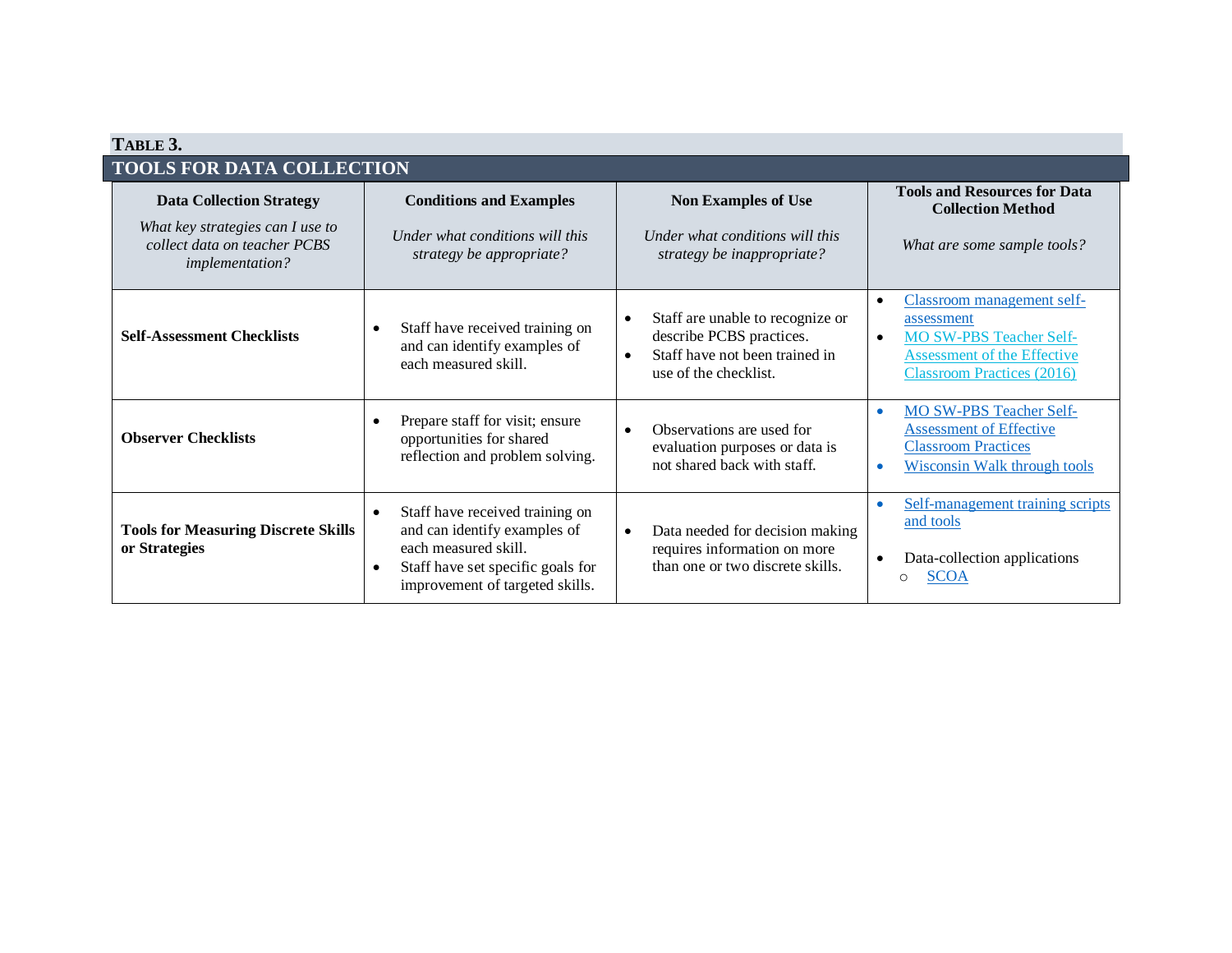# **Intensifying Supports for the Effective implementation of Classroom PBIS**

In much the same manner as we support students, we should also consider how to best support educators' implementation of PCBS with fidelity. Students cannot benefit from interventions they do not experience (Fixsen, Blase, Horner, Sims & Sugai, 2008). In order to support PCBS implementation, we need to set up the conditions for educators to be successful. This is stated well by Elmore (2002) "For every increment of performance I demand from you, I have an equal responsibility to provide you with the capacity to meet that expectation" (p. ??). Leadership teams may consider intensifying coach or mentor, peer, or self-delivered supports.

# **TABLE 4. STRATEGIES TO INTENSIFY SUPPORTS**

<span id="page-10-0"></span>

|                                         | Intensifying supports for educators                                                                                                                                       |                                                                                                                                                                                                                                                                                                               |                                                                                                                                                                                                                                                                                                                                                                                                                                                                                                                           |  |
|-----------------------------------------|---------------------------------------------------------------------------------------------------------------------------------------------------------------------------|---------------------------------------------------------------------------------------------------------------------------------------------------------------------------------------------------------------------------------------------------------------------------------------------------------------|---------------------------------------------------------------------------------------------------------------------------------------------------------------------------------------------------------------------------------------------------------------------------------------------------------------------------------------------------------------------------------------------------------------------------------------------------------------------------------------------------------------------------|--|
|                                         | <b>Universal Support</b><br>This category of broad support is<br>provided universally to all educators<br>to improve PCBS                                                 | <b>Supplemental Support</b><br>This category identifies a more<br>strategic approach of support that<br>focuses on core factors that should<br>be in place for effective<br>implementation of PCBS                                                                                                            | <b>Individualized Support</b><br>This category of specialized<br>supports considers the unique needs<br>of educators in implementation of<br><b>PCBS</b>                                                                                                                                                                                                                                                                                                                                                                  |  |
| <b>Focus of supports</b><br>(precision) | The school and/or district provides<br>general guidance on PCBS.<br>Ensure that there is administrative.<br>support for PCBS through visibility,<br>policy, and priority. | Small groups of educators express<br>interest in or indicate need for<br>increased support.<br>Support is provided by giving<br>additional information or professional<br>development on PCBS and removal of<br>barriers that may interfere (e.g.,<br>competing initiatives, access to<br>training/coaching). | Individual educators are identified for<br>specialized support. This support is<br>matched to the need of the educator<br>through functional assessment to<br>determine if there is a skills deficit<br>(educator does not have the requisite<br>skills to implement PCBS) or<br>performance deficit (educator has the<br>skillset but does not consistently<br>implement the PCBS).<br>Removing barriers that may interfere<br>with effective PCBS practices<br>(competing initiatives, access to<br>training/coaching). |  |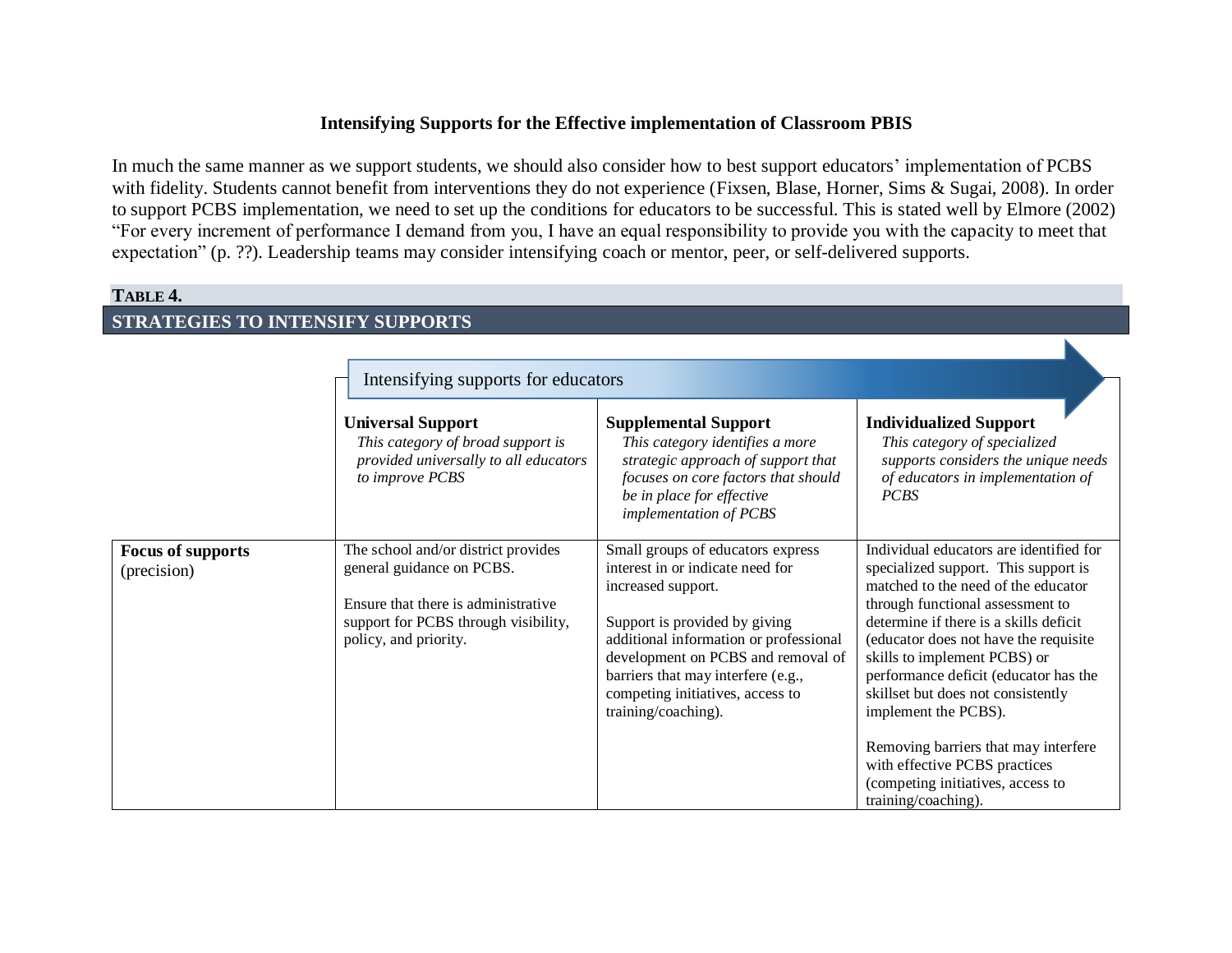| <b>Performance expectations</b> | Expectations are communicated to all     | Expectations are re-iterated or re-                                     | Expectations are communicated           |
|---------------------------------|------------------------------------------|-------------------------------------------------------------------------|-----------------------------------------|
|                                 | staff to develop a school climate        | visited with selected/some staff to                                     | specifically and clearly to individual  |
|                                 | conducive to learning.                   | further communicate the importunate<br>teachers about the importance of |                                         |
|                                 |                                          | of school climate for their classrooms                                  | developing effective classroom          |
|                                 |                                          | (e.g., grade level).                                                    | environments.                           |
| <b>Learning application</b>     | Review of training content that was      | Additional opportunities to practice                                    | Provide additional opportunity to       |
| opportunity                     | previously provided.                     | PCBS in a training setting with                                         | provide practice of PCBS in actual      |
|                                 |                                          | feedback from the trainer are                                           | classroom setting with guidance and     |
|                                 |                                          | provided.                                                               | feedback from a coach.                  |
| Amount and frequency of         | Provide high quality training with       | Increased opportunities for coaching                                    | Provide frequent individual coaching    |
| the support                     | professional learning community to       | as a follow-up to training are available                                | through coaching, video review of       |
|                                 | support implementation.                  | for interested staff.                                                   | recorded session, bug-in-the ear        |
|                                 |                                          |                                                                         | coaching, or other practices.           |
| <b>Organization resources</b>   | All staff are provided with basic        | Some educators are offered more time                                    | Provided resources are specifically     |
|                                 | resources and materials to implement     | or specialized resources to better                                      | matched to the needs of the individual  |
|                                 | PCBS.                                    | address their challenges in                                             | teacher based on skills, motivation,    |
|                                 |                                          | implementing PCBS.                                                      | adaptive and technical concerns.        |
| <b>Adaptive concerns</b>        | Alignment of why PCBS is important       | Alignment of why PCBS is important                                      | Specific alignment of why PCBS is       |
|                                 | for the students within the              | for the students learning within the                                    | important for the individual teacher    |
|                                 | school/district and how this reflects    | classroom and how this reflects                                         | and outcomes for students within the    |
|                                 | educator philosophy/beliefs.             | educator philosophy/beliefs.                                            | classroom and how this reflects         |
|                                 |                                          |                                                                         | educator philosophy/ beliefs.           |
| <b>Contextualization</b>        | Problem-solving and professional         | Problem-solving and professional                                        | Problem-solving and professional        |
|                                 | development examples are broad and       | development examples focus on the                                       | develop examples are specific to the    |
|                                 | cover the general case scenarios (what   | challenges faced by a smaller group of                                  | individual educator's classroom         |
|                                 | typically occurs in the classroom of all | teachers within the school in                                           | setting.                                |
|                                 | educators).                              | implementing PCBS practices (what                                       |                                         |
|                                 |                                          | typically occurs in classroom of the                                    |                                         |
|                                 |                                          | small group of educators).                                              |                                         |
| <b>Acknowledgement of</b>       | All educators are acknowledged for       | Selected or participating educators are                                 | Individual educators are acknowledged   |
| implementation practices        | developing classroom climates.           | acknowledged with greater frequency                                     | at high rates for implementing specific |
|                                 |                                          | for implementing classroom climate                                      | classroom PBIS practices.               |
|                                 |                                          | practices.                                                              |                                         |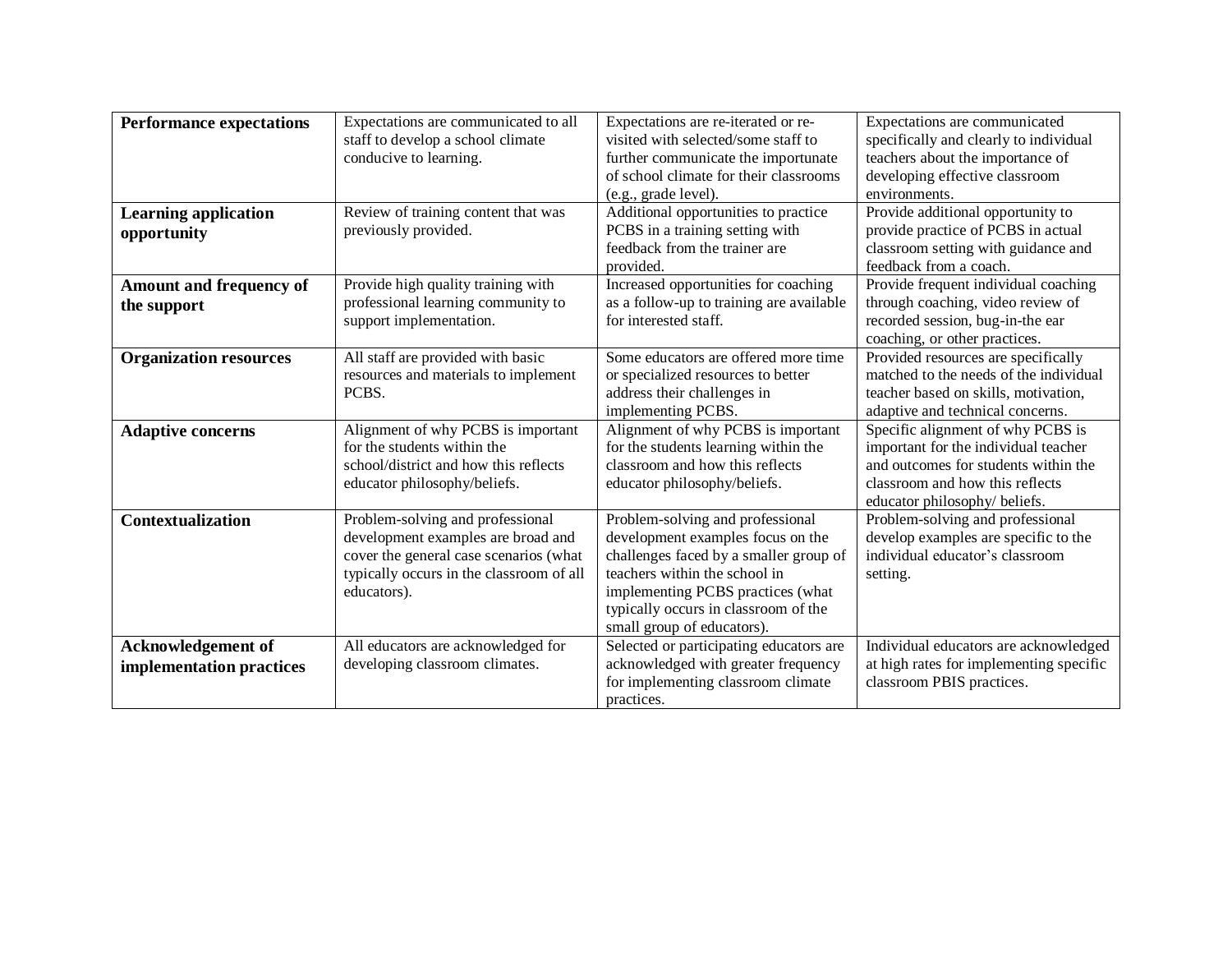#### <span id="page-12-0"></span>**Scenario: Establishing Systems to support Classroom Implementation at the School Level**

Northeast Middle School is working to implement a multi-tiered behavior framework (MTBF) in their school and is a part of a larger district implementation effort. As the schoolwide leadership team reviewed their student and teacher school-wide data, they noted that implementation of classroom practices was an area of need. Walk through observation data in addition to teacher reports indicated that implementation of PCBS strategies in each classroom was inconsistent. In some classrooms strategies were implemented consistently and effectively, whereas in others teachers were struggling to effectively implement PCBS.

#### **Priority, Resources, and Alignment**

As a part of their school-wide MTBF effort, teachers are currently expected to teach the school-wide expectations in the context of their classroom routines, and supporting teachers use of PCBS strategies is a clear priority for both the building and district administration. Administrators have clearly stated the expectation that all teachers implement PCBS practices in their classrooms and have dedicated resources (professional development time and coaching) to support this effort. Teachers at Northeast Middle School currently work in grade-level teams to plan instruction and address student needs. There is an existing staff recognition system through which teachers are acknowledged for implementing school-wide MTBF practices. Seeing that these foundations were in place, the Northeast Middle leadership team knew they were ready to begin improving the implementation PCBS strategies in all classrooms.

The leadership team began by looking at the current school-wide initiatives that teachers had been asked to implement this year. They made a list of each new initiative, the expected outcomes, the data that would be used to guide implementation, and the current training and coaching capacity using the table below. The leadership team determined that they did have a clear school and district priority to implement, the time, training and coaching resources they would need, and that this initiative did not overlap with others currently in place in the building. (for more information on integrating and aligning inactivates see the upcoming Technical Guide for Alignment on pbis.org).

| <b>Initiative</b> | <b>Expected</b><br><b>Outcome</b> | Outcome/<br>Implementation | <b>Training Capacity</b>  | Coaching<br><b>Supports</b> |
|-------------------|-----------------------------------|----------------------------|---------------------------|-----------------------------|
|                   |                                   | Data                       |                           |                             |
| New math          | Improved                          | Student unit tests         | 2-day training fall,      | Yes                         |
| curriculum        | student math                      | Teacher self-reports       | winter and spring (6      |                             |
|                   | performance                       |                            | days total) outside       |                             |
|                   |                                   |                            | expert                    |                             |
| <b>PCBS</b>       | Improved                          | Classroom behavior         | 2 PD days or faculty      | Yes-District                |
| implementation    | student                           | referrals                  | meeting time for brief    | behavior                    |
|                   | classroom                         | Classroom                  | (15-min) skill-focused    | coach                       |
|                   | behavior and                      | walkthroughs               | trainings at each         | available                   |
|                   | climate                           |                            | faculty meeting           |                             |
|                   |                                   |                            | available for this topic. |                             |
|                   |                                   |                            | district coach could      |                             |
|                   |                                   |                            | serve as trainer          |                             |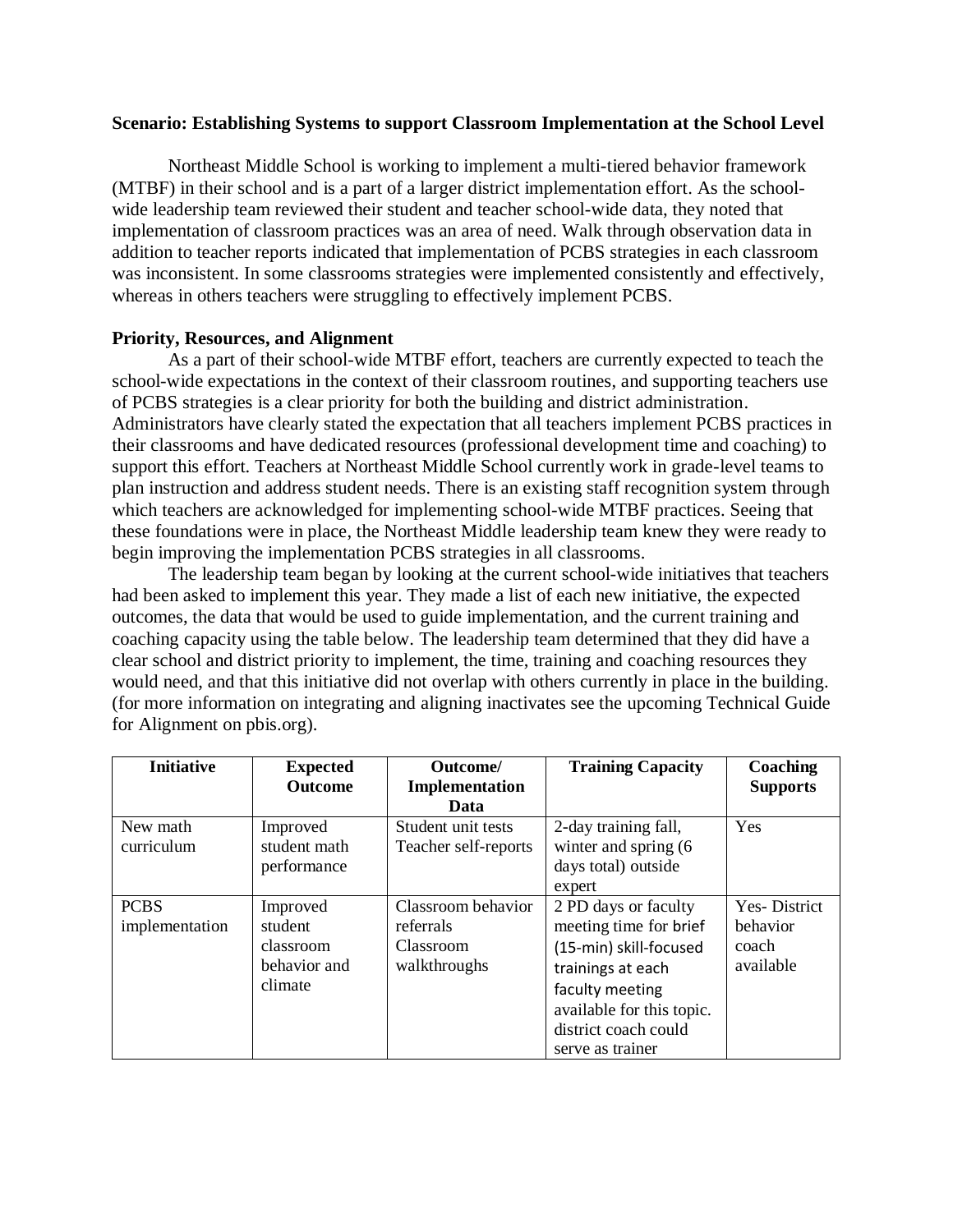#### **PD and Coaching Supports**

The next step for the leadership team was developing specific training and coaching supports to ensure that all teachers and educators in the building had a clear understanding of each PCBS practice and could implement it effectively. To ensure a common understanding of each PCBS practice, the team decided to use one of the available PD days to teach each strategy to all teachers. This training was scheduled prior to the start of the school year and teachers and other staff who work with students in the building were invited to attend. The leadership team worked with the district behavior coach to plan a training that included explicit training on what each PCBS skill was- including examples and non-examples of each skill. Teachers were then given opportunities to practice each skill first by talking about and scripting how they might use each skill in their classroom, then teachers were given a chance to role play each skill with their grade-level teams. Finally, grade-level teams were asked to select one PCBS skill they would focus on implementing for the next month. Teachers set specific implementation goals and shared these with their grade-level teams.

The leadership team also realized providing coaching or performance feedback is an essential component of effective PD. The district coach was available to support some teachers but could not support all teachers. Instead the leadership team used the last part of the PD sessions to ask teachers to pair up with another teacher in their grade level and arrange for weekly 15-min peer observations which would be focused on the specific skill targeted by that grade level. Teachers were asked to take 15 min and observe a peer – simply counting the number of times each skill was used. Teachers practiced observing and giving positive feedback to each other prior to leaving the PD session. At the end of the month, grade-level teams would meet again to share progress toward their PCBS implementation goals and select a new PCBS practice to focus on for the next month.

#### **Data to Drive Decision Making and Intensify Supports**

The leadership team anticipated that this level of PD and peer coaching supports would be sufficient for most of their teachers, but they recognized that some teachers may need more support. The district behavior coach arranged to attend the monthly grade level meetings where teachers were sharing their implementation progress and the data from their peer observations. Through this process the coach was able to identify several teachers who had data to support their improved implementation and several teachers who needed additional support, as their data indicated that the PCBS practice had not improved. The coach was able to meet with the group of teachers who needed additional support to review the strategy, help teachers identify ways to use the strategy in their classrooms, and set up reminders for themselves about using the strategy. The coach then offered to do follow up observations to provide ongoing feedback and support. In addition to doing quick frequency counts of the targeted practices, the coach used a more formal walkthrough tool to support observations and to gather additional information about the teachers' overall use of PCBS practices. The coach then met with each teacher briefly after each observation to provide specific positive feedback about progress toward the goal and overall classroom practice use as well as tips or strategies for further improvement. This process provided teachers that needed supplemental support with increased focus and instruction on the target skill, support from the coach to help align the practice to each teachers' specific context, additional performance feedback, and acknowledgement for progress toward the goal.

This level of support was sufficient to allow most of the teachers needing supplemental support to implement the targeted PCBS practice effectively. However, two teachers with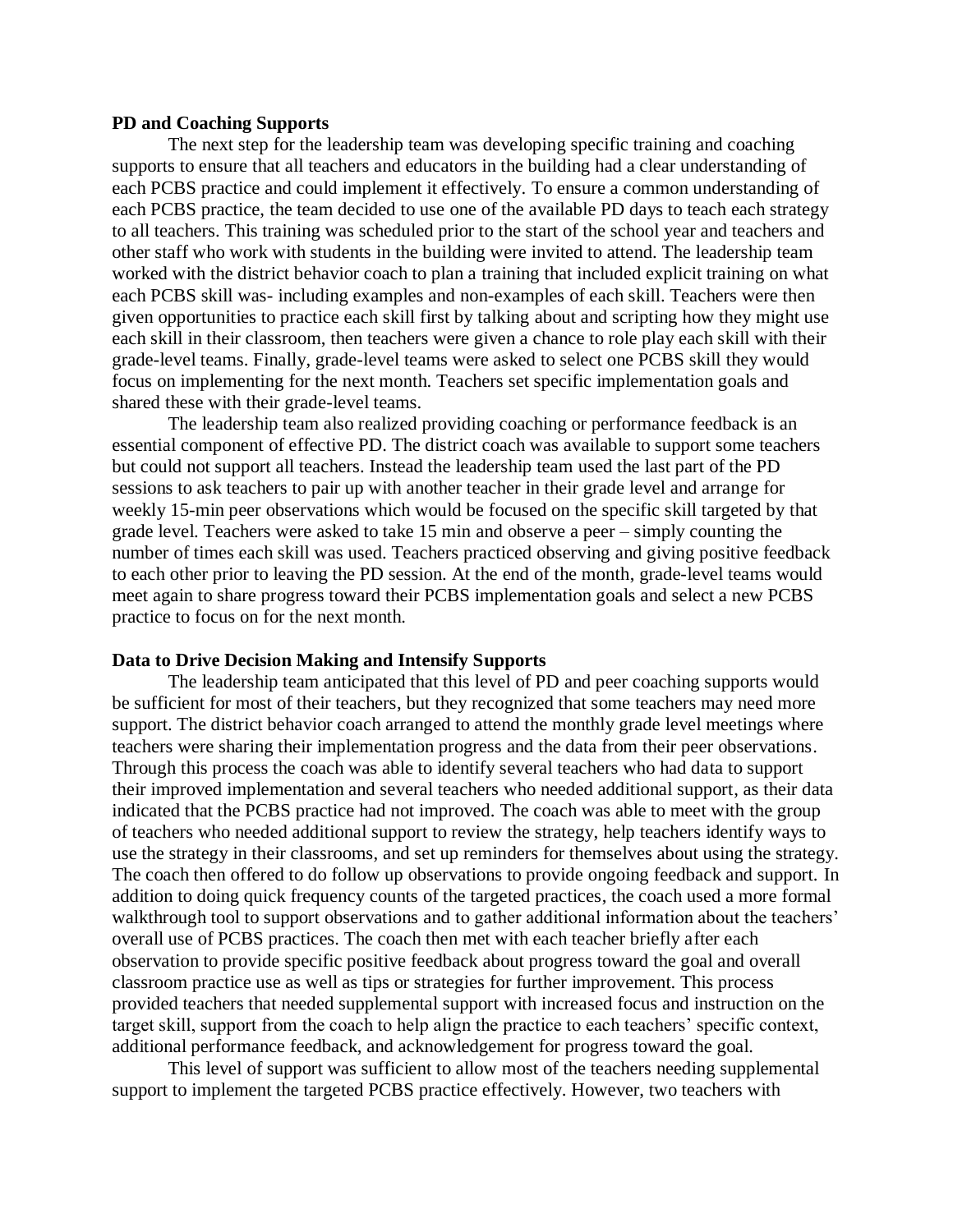particularly challenging classes and less teaching experience still needed additional support. The coach was able to identify these teachers using the walkthrough data that was collected and was able to offer individualized consultation and support to those teachers.

#### **Summary of Systems to Support Teachers' Implementation of PCBS Practices**

The system supports described in this brief should be useful to all school and district leadership teams as they support teachers' implementation of PCBS practices. Effective implementation of PCBS requires clearly defining practices (**what**), that will be implemented by all teachers and in all classrooms (**where**). This guide is designed to support school and district leadership teams as they consider a range of implementation supporters (**who**) and specific training and follow up supports (**how**) that will ensure all teachers have the knowledge, skill, opportunity, and support to use PCBS practices effectively.

To reiterate, this brief does not provide comprehensive coverage of all possible systems to support teachers' implementation of PCBS, nor is it prescriptive. Effective systems will differ across schools and districts as they will need to match the need, context, and culture of the school and district. Coordinating implementation within a broader school-wide Multi-Tiered Behavior Framework will enhance outcomes and improve implementation efficiency.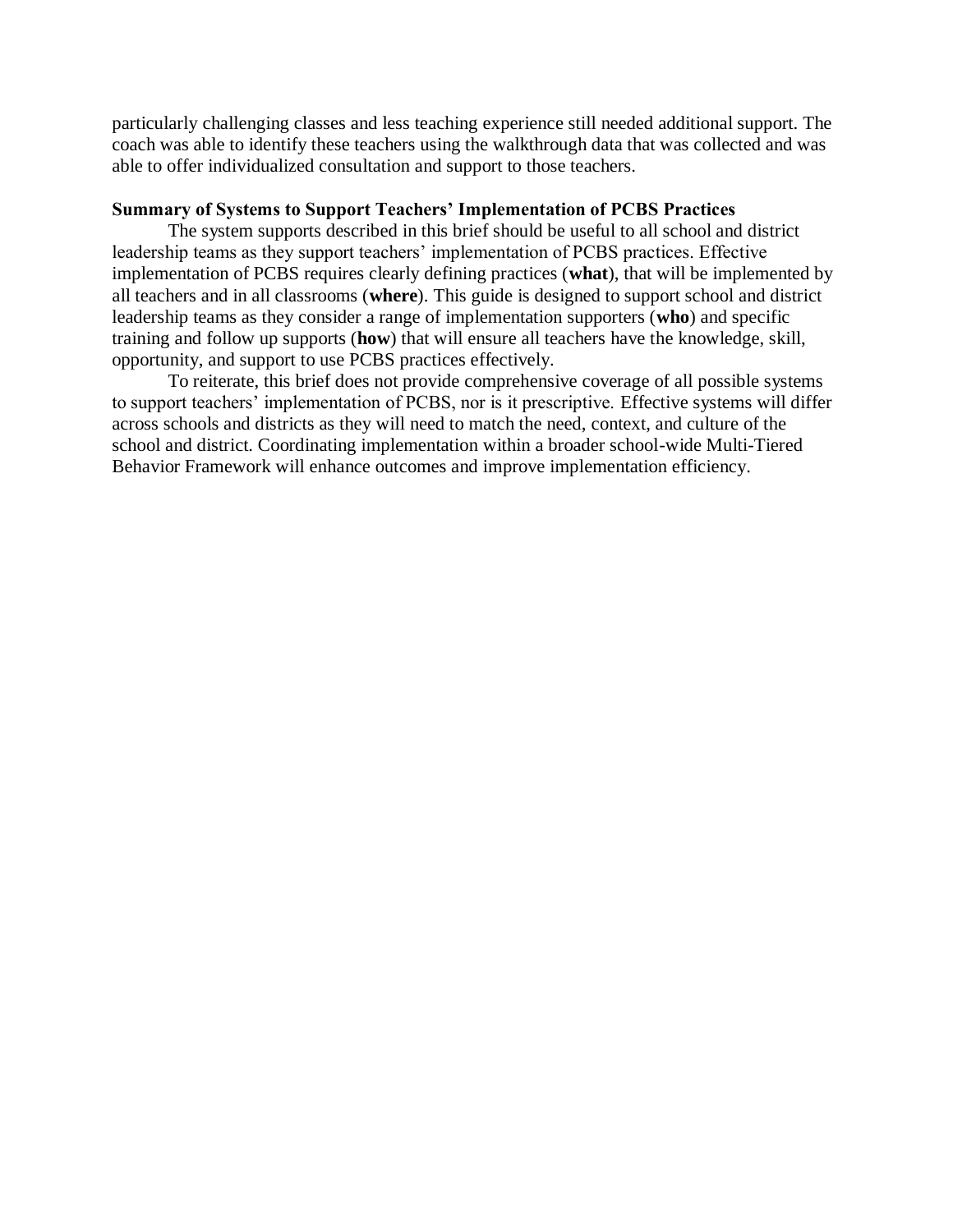#### **References**

- Abbott, R. D., O'Donnell, J., Hawkins, J. D., Hill, K. G., Kosterman, R., & Catalano, R. F. (1998). Changing teaching practices to promote achievement and bonding to school. *American Journal of Orthopsychiatry*, *68*, 542-552. doi:10.1037/h0080363
- Adelman, H. S., & Taylor, L. (2007). Systemic change for school improvement. *Journal of Educational and Psychological Consultation*, *17*, 55-77. doi:10.1080/10474410709336590
- Allinder, R. M., Bolling, R. M., Oats, R. G., & Gagnon, W. A. (2000). Effects of teacher selfmonitoring on implementation of curriculum-based measurement and mathematics computation achievement of students with disabilities. *Remedial and Special Education*, *21*, 219-226. doi:10.1177/074193250002100403
- Annenberg Institute for School Reform. (2004). *Professional learning communities: Professional development strategies that improve instruction*. Retrieved from http://annenberginstitute.org/sites/default/files/product/270/files/ProfLearning.pdf
- Berliner, D. C. (1986). In pursuit of the expert pedagogue. *Educational researcher*, *15*(7), 5-13. doi:10.2307/1175505
- Borgmeier, C., Loman, S. L., & Hara, M. (2016). Teacher self-assessment of evidence-based classroom practices: Preliminary findings across primary, intermediate and secondary level teachers. *Teacher Development*, *20*, 40-56. doi:10.1080/13664530.2015.1105863
- Brown, C., Stroh, H., Fouts, J., & Baker, D. (2005). *Learning to change: School coaching for systematic reform.* Seattle: Bill and Melinda Gates Foundation.
- Brouwers, A., & Tomic, W. (2000). A longitudinal study of teacher burnout and perceived selfefficacy in classroom management. *Teaching and Teacher Education*, *16*, 239-253. doi:10.1016/S0742-051X(99)00057-8
- Browder, D. M., Liberty, K., Heller, M., & D'Huyvetters, K. K. (1986). Self-management by teachers: Improving instructional decision making. *Professional School Psychology*, *1*, 165. doi:10.1037/h0090506
- Curry, M., & Killion, J. (2009). Slicing the layers of learning: Professional learning communities fill the gaps as educators put new knowledge into practice. *Journal of Staff Development*, *30*(1), 56-62. Retrieved from: https://learningforward.org/docs/jsd-winter-20009/curry301.pdf?sfvrsn=2
- Darling-Hammond, L., Wei, R. C., Andree, A., Richardson, N., & Orphanos, S. (2009). *Professional learning in the learning profession: A status report on teacher development in the United States and abroad*. Washington, DC: National Staff Development Council. Retrieved from Learning Forward:
	- http://www.learningforward.org/docs/pdf/nsdcstudy2009.pdf
- Desimone, L. M., Porter, A. C., Garet, M. S., Yoon, K. S., & Birman, B. F. (2002). Effects of professional development on teachers' instruction: Results from a three-year longitudinal study. *Educational Evaluation and Policy Analysis*, *24*, 81-112. doi: 10.3102/01623737024002081
- Donovan, M. S., & Cross, C. T. (Eds.). (2002). *Minority students in special and gifted education*. Washington, DC: National Academies Press. doi:10.17226/10128
- Espin, C. A., & Yell, M. L. (1994). Critical indicators of effective teaching for preservice teachers: Relationship between teaching behaviors and ratings of effectiveness. *Teacher*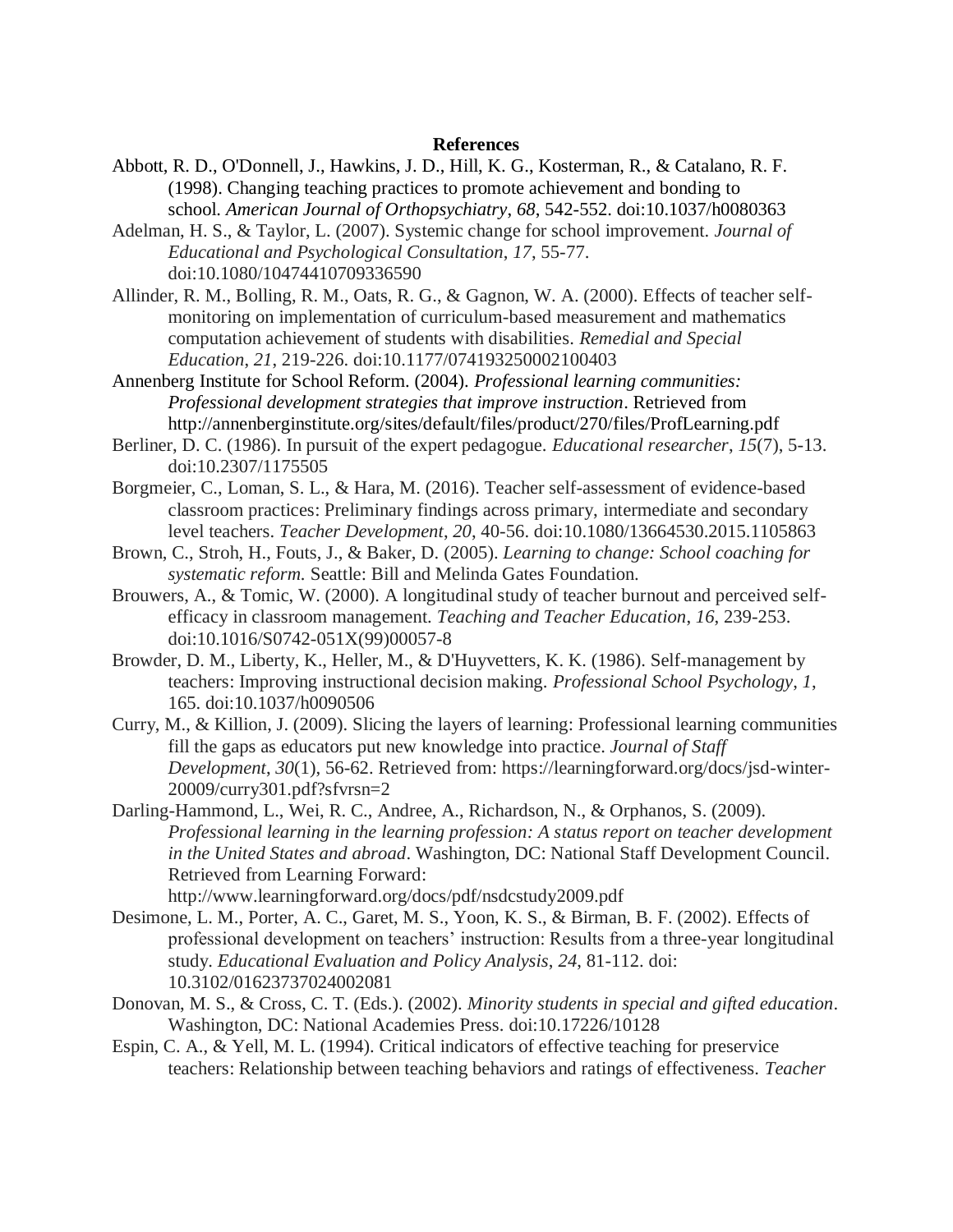*Education and Special Education: The Journal of the Teacher Education Division of the Council for Exceptional Children*, *17*, 154-169. doi:10.1177/088840649401700303

- Fixsen, D. L., Naoom, S. F., Blase, K. A., Friedman, R. M. & Wallace, F. (2005). *Implementation research: A synthesis of the literature*. (FMHI Publication #231). Tampa, FL: University of South Florida, Louis de la Parte Florida Mental Health Institute, The National Implementation Research Network. Retrieved from Knowledge for Health: http://www.popline.org/node/266329
- Goddard, Y. L., Goddard, R. D., & Tschannen-Moran, M. (2007). A theoretical and empirical investigation of teacher collaboration for school improvement and student achievement in public elementary schools. *Teachers College Record*, *109*, 877-896. Retrieved from: http://www.tcrecord.org/Content.asp?ContentId=12871
- Harrell, P., Leavell, A., van Tassel, F., & McKee, K. (2004). No teacher left behind: Results of a five-year study of teacher attrition. *Action in Teacher Education*, *26*(2), 47-59. doi:10.1080/01626620.2004.10463323
- Ingersoll, R. M., & Smith, T. M. (2003). The wrong solution to the teacher shortage. *Educational Leadership*, *60*(8), 30-33. Retrieved from http://repository.upenn.edu/gse\_pubs/126
- Jeffrey, J. L., McCurdy, B. L., Ewing, S., & Polis, D. (2009). Classwide PBIS for students with EBD: Initial evaluation of an integrity tool. *Education and Treatment of Children*, *32*, 537-550. doi:10.1353/etc.0.0069
- Joyce, B. R., & Showers, B. (2002). *Student achievement through staff development* (3rd ed.). Alexandria, VA: Association for Supervision and Curriculum Development.
- Keller, C. L., Brady, M. P., & Taylor, R. L. (2005). Using self evaluation to improve student teacher interns' use of specific praise. *Education and Training in Developmental Disabilities*, *40*, 368-376. Retrieved from: http://www.jstor.org/stable/23879954
- Lewis, T. J., & Newcomer, L. L. (2002). Examining the efficacy of school-based consultation: Recommendations for improving outcomes. *Child & Family Behavior Therapy*, *24*, 165- 181. doi:10.1300/j019v24n01\_11
- Oliver, R. M., & Reschly, D. J. (2007). *Effective classroom management: Teacher preparation and professional development*. (Cooperative Agreement No. S283B050051). TQ Connection Issue Paper. Washington, DC: National Comprehensive Center for Teacher Quality. Retrieved from: http://files.eric.ed.gov/fulltext/ED543769.pdf
- Simonsen, B., Fairbanks, S., Briesch, A., Myers, D., & Sugai, G. (2008). Evidence-based practices in classroom management: Considerations for research to practice. *Education and Treatment of Children*, *31*, 351-380. doi:10.1353/etc.0.0007
- Simonsen, B., Myers, D., & DeLuca, C. (2010). Teaching teachers to use prompts, opportunities to respond, and specific praise. *Teacher Education and Special Education 33*, 300-318. doi:10.1177/0888406409359905
- Stokes, T. F., & Baer, D. M. (1977). An implicit technology of generalization. *Journal of applied behavior analysis*, *10*, 349-367. doi:10.1901/jaba.1977.10-349
- Sugai, G., & Horner, R. R. (2006). A promising approach for expanding and sustaining schoolwide positive behavior support. *School Psychology Review*, *35*, 245. Retrieved from: http://www.nasponline.org/publications/periodicals/spr/volume-35/volume-35-issue-2/apromising-approach-for-expanding-and-sustaining-school-wide-positive-behaviorsupport